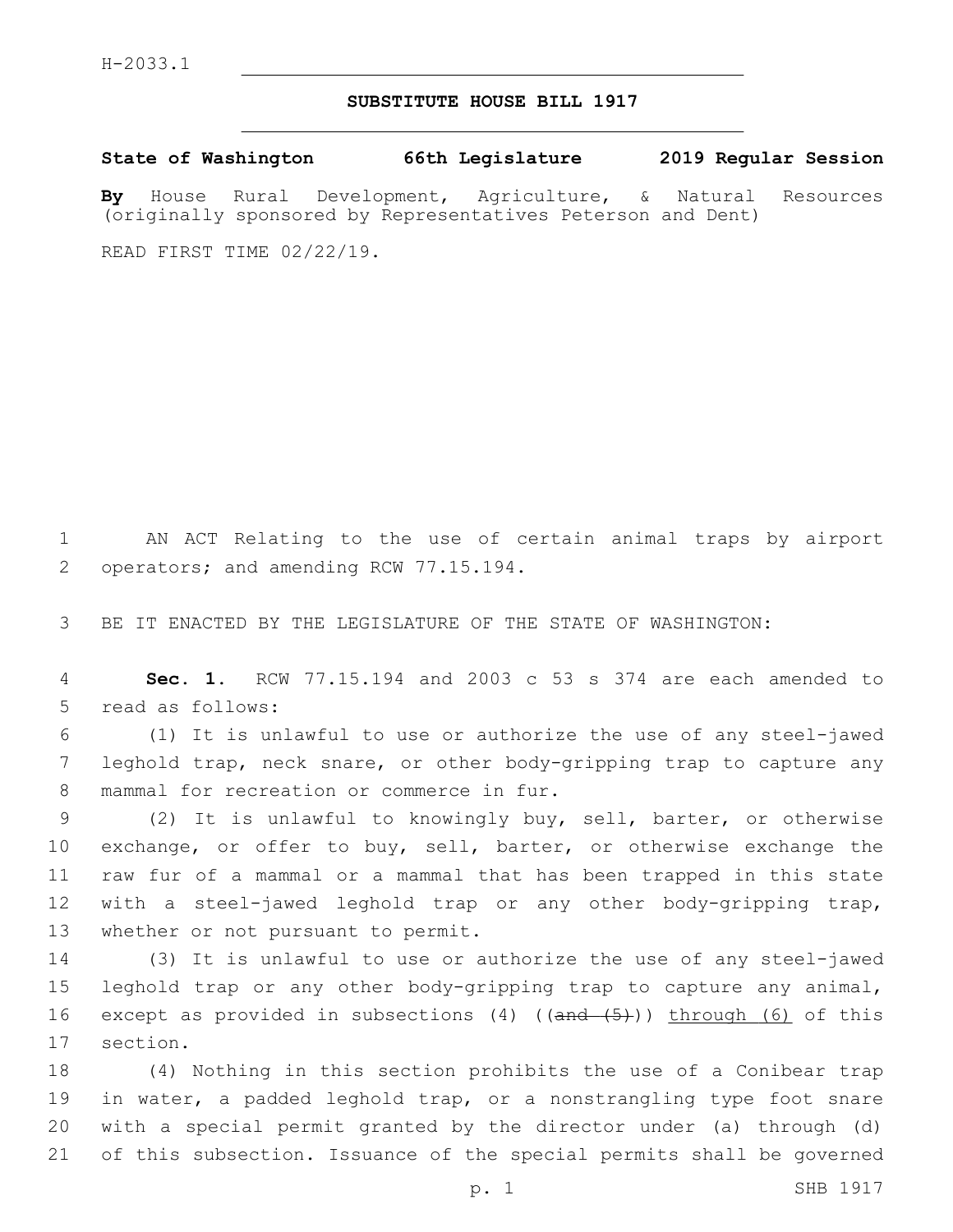by rules adopted by the department and in accordance with the requirements of this section. Every person granted a special permit to use a trap or device listed in this subsection shall check the 4 trap or device at least every twenty-four hours.

 (a) Nothing in this section prohibits the director, in consultation with the department of social and health services or the United States department of health and human services from granting a permit to use traps listed in this subsection for the purpose of protecting people from threats to their health and safety.

 (b) Nothing in this section prohibits the director from granting a special permit to use traps listed in this subsection to a person who applies for such a permit in writing, and who establishes that there exists on a property an animal problem that has not been and cannot be reasonably abated by the use of nonlethal control tools, including but not limited to guard animals, electric fencing, or box and cage traps, or if such nonlethal means cannot be reasonably applied. Upon making a finding in writing that the animal problem has not been and cannot be reasonably abated by nonlethal control tools 19 or if the tools cannot be reasonably applied, the director may authorize the use, setting, placing, or maintenance of the traps for 21 a period not to exceed thirty days.

 (c) Nothing in this section prohibits the director from granting a special permit to department employees or agents to use traps listed in this subsection where the use of the traps is the only practical means of protecting threatened or endangered species as 26 designated under RCW 77.08.010.

 (d) Nothing in this section prohibits the director from issuing a permit to use traps listed in this subsection, excluding Conibear traps, for the conduct of legitimate wildlife research.

 (5) Nothing in this section prohibits the United States fish and wildlife service, its employees or agents, from using a trap listed in subsection (4) of this section where the fish and wildlife service determines, in consultation with the director, that the use of such traps is necessary to protect species listed as threatened or endangered under the federal endangered species act (16 U.S.C. Sec. 1531 et seq.).36

 (6)(a) An airport operator that uses a padded foot, leghold, or any other body-gripping trap for the protection of human and aviation security to secure an animal is exempt from the provisions of subsection (3) of this section if: (i) Once every three years, the